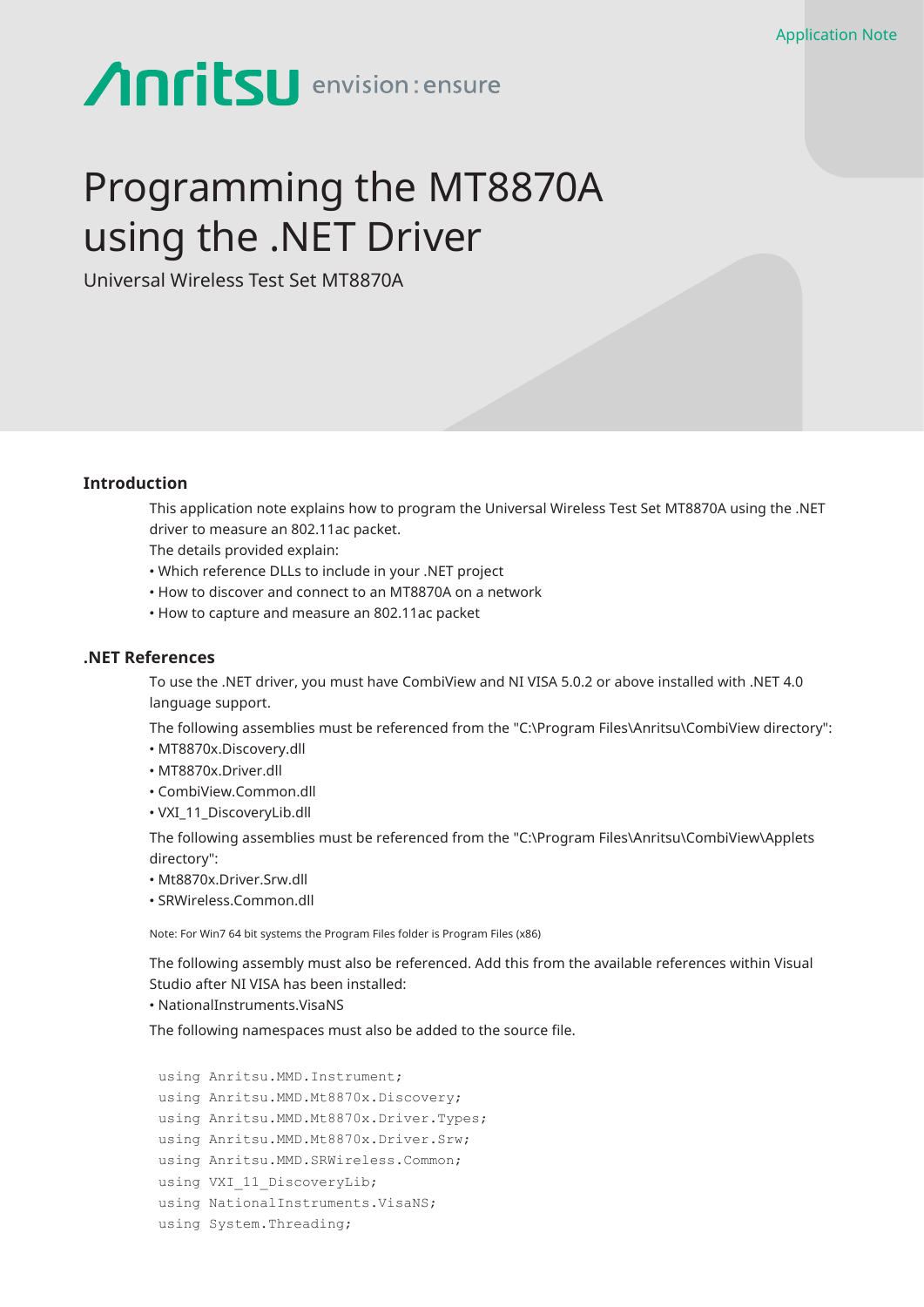#### **Connecting to an MU887000A/01A Module**

If you know the GPIB address, IP address, or hostname of the MU887000A/01A module, you can connect to it using the VISA resource string. For example, for an MU887000A/01A module with an IP address of 192.168.1.3 and a raw socket port number of 56001, the VISA resource string would be "TCPIP::192.168.1 .3::56001::SOCKET". The following code sample shows how to make a connection to this module from a host PC:

```
IMessageBasedSession session =
               ResourceManager.GetLocalManager().Open(
               "TCPIP0::192.168.1.3::56001::SOCKET")
               as MessageBasedSession;
Mt8870xSrw instrument = Mt8870xSrw.Create(session);
```
To connect to an MU887000A/01A module via GPIB, use a GPIB VISA resource string such as "GPIBx::y::INSTR", where "x" is the interface number and "y" is the GPIB address. For example, "GPIB0::4::INSTR".

#### **Discovering MU887000A/01A Modules**

If multiple MU887000A/01A modules are connected on an intranet, each with DHCP enabled, or to a host PC via a GPIB interface, you can scan for all modules and connect to the required one as identified by its serial number or physical slot number in the MT8870A mainframe. Follow the steps below to scan and connect to a MU887000A/01A module:

1. Find network cards available on the host PC.

```
//find network card
InterfaceInfo[] networkCards =
  VXI_11_Discovery.GetInterfaceInfo();
```
2. Create an InstrumentDiscovery object.

```
//Create InstrumentDiscovery object
InstrumentDiscovery instrumentDiscovery =
  InstrumentDiscovery.Create();
```
3. Scan for MU887000A/01A modules using the selected network card.

```
//VXI11 auto discovery using the first available network card
Identity[] identities = instrumentDiscovery.Discover(
                     "MT8870.", networkCards[0]).ToArray();
```
4. If multiple modules are available, identify the module you wish to use. The InstrumentDiscovery scans through Ethernet then GPIB interfaces, and returns a collection of identities that include MT8870A and MU887000A/01A modules.

If an identity is a MT8870A, its Parent property returns null, and its Children property contains a collection of all the modules inserted in the mainframe. This identity can be cast into an MT8870xIdentity object to find detailed information about the mainframe such as the software options and licensing information.

If an identity is a module, its Parent property is set to the mainframe identity and its Children property is null. This identity object can then be cast into an MU887000xIdentity object to find detailed information about this module such as mainframe slot number, waveform file list, and FPGA version numbers.

This additional information is useful in identifying the correct module or mainframe.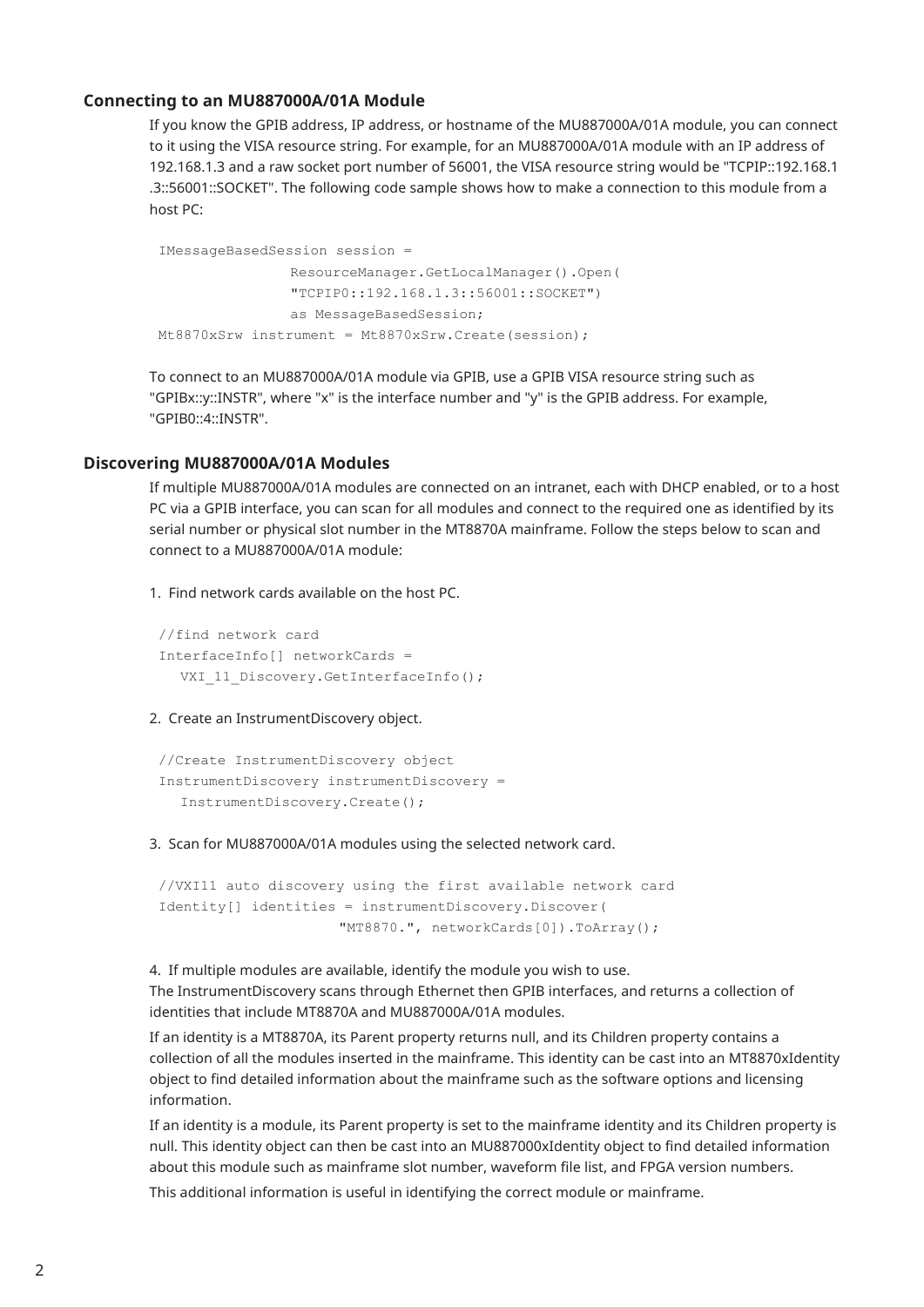In the following example, the model type and serial number are used to identify a particular module.

```
foreach (Identity instrumentFound in identities)
{
    if (instrumentFound.Model == "MU887000A")
    {
        if (instrumentFound.Serial == "123456789"){
            //Found the desired MU887000A module
            //add code here to connect to this module (step 5)
        }
    }
}
```
Likewise, you can use the Parent property and the MainframeSlotNumber to identify a module in a particular mainframe.

5. Get IMessageBasedSession and connect to the desired module.

```
IMessageBasedSession session =
  instrumentDiscovery.GetSession(instrumentFound);
// Create driver
Mt8870xSrw mt8870xSrw = Mt8870xSrw.Create(session);
```
## **General Settings**

Make the following settings after connecting to an MU887000A/01A module:

- Select SCPI as the remote language mode.
- Select the short range wireless application (SRW).
- Set the input & output ports.

```
// Switch to SCPI mode
mt8870xSrw.System.Language =
  Anritsu.MMD.Mt8870x.Driver.Types.RemoteLanguageMode.SCPI;
// Select SRW application
mt8870xSrw.Instrument.Application =
  Anritsu.MMD.Mt8870x.Driver.Types.ApplicationType.
  ShortRangeWireless;
// Set port
Anritsu.MMD.Mt8870x.Driver.Types.PortConfiguration
portConfiguration = mt8870xSrw.Routing.PortConfiguration;
portConfiguration.InputPort = TestPort.PortThree;
portConfiguration.OutputPort = TestPort.PortFour;
mt8870xSrw.Routing.PortConfiguration = portConfiguration;
```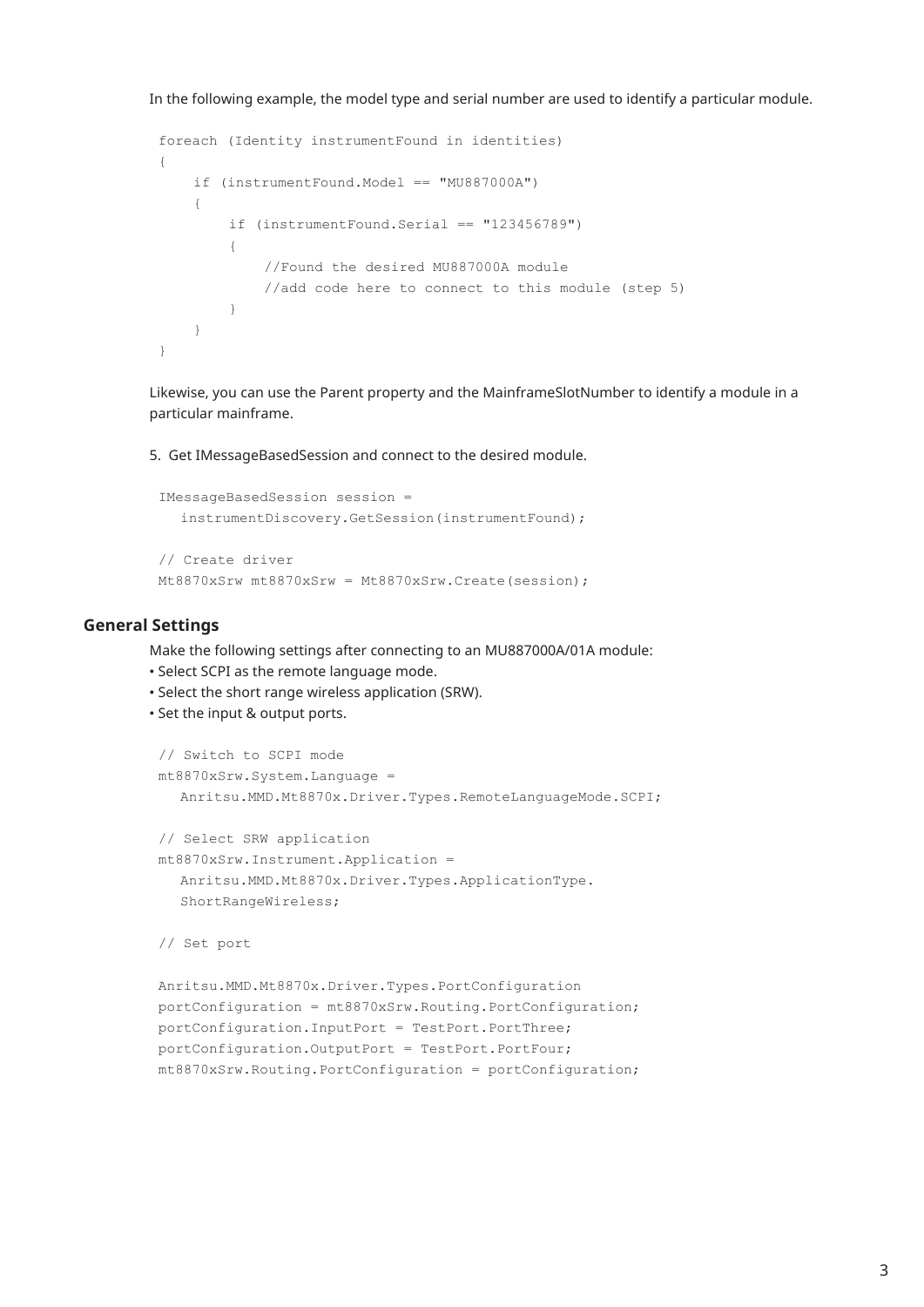#### **Making Measurements on an 802.11ac Packet**

1. Clear segments.

```
//Clear all segments
mt8870xSrw.Config.SRWireless.Segment.Clear();
```
#### 2. Add and configure a segment.

```
//Add a new segment
mt8870xSrw.Config.SRWireless.Segment.Append(
  WirelessStandard.WLan AC);
```

```
//set up frequency, level, MCS, triggers, etc
mt8870xSrw.Config.SRWireless.Frequency = 5290e6;
mt8870xSrw.Config.SRWireless.Power = 10; //10dBm
mt8870xSrw.Config.SRWireless.Wlan80211ac.McsIndex =
```
Wlan80211acMcsIndex.Mcs9;

```
mt8870xSrw.Config.SRWireless.Trigger = SegmentTrigger. Level;
mt8870xSrw.Config.SRWireless.TriggerLevel = -20; //-20dB
mt8870xSrw.Config.SRWireless.TriggerDelay = -30e-6; //30us
pre-trigger
mt8870xSrw.Config.SRWireless.Settling = 0;
```

```
//set capture duration and the number of packets to analyse
mt8870xSrw.Config.SRWireless.Duration = 1e-3; //1ms
mt8870xSrw.Config.SRWireless.NumberOfPackets = 2;
```
#### 3. Configure measurements.

To maximize test speed, each measurement result item can be turned on or off individually. For example, graphical results can be turned off if they are not required. In the following example, power, EVM, and spectral mask pass/fail results are enabled.

```
//select measurements
mt8870xSrw.Config.SRWireless.Select.Wlan.TransmitPower =
true;
mt8870xSrw.Config.SRWireless.Select.Wlan.Evm = true;
mt8870xSrw.Config.SRWireless.Select.Wlan.TransmitSpectrumGrap
hical = false:
mt8870xSrw.Config.SRWireless.Select.Wlan.TransmitSpectrumNume
ric = true;
```
For power and spectral measurements, you must specify the part of the packet on which the measurement will be performed. Up to eight gates can be assigned to different measurements. The position of the measurement gates can be defined by entering the start positions and the total gate width, or by selecting 'full packet'. It is worth noting that gate 1 type defaults to full packet and cannot be changed. Gates 2 to 7 can be defined by the user. In the following example, Gate 2 is enabled and assigned to the power and spectral measurement.

```
//assign gates
mt8870xSrw.Config.SRWireless.Gates.Gate2.Enabled = true;
mt8870xSrw.Config.SRWireless.Gates.Gate2.GateType =
  SegmentGateType.Packet;
mt8870xSrw.Config.SRWireless.Wlan.TransmitPower.GateAssignmen
ts.AddGate(2);
mt8870xSrw.Config.SRWireless.Wlan.Spectrum.GateAssignments.Ad
dGate(2);
```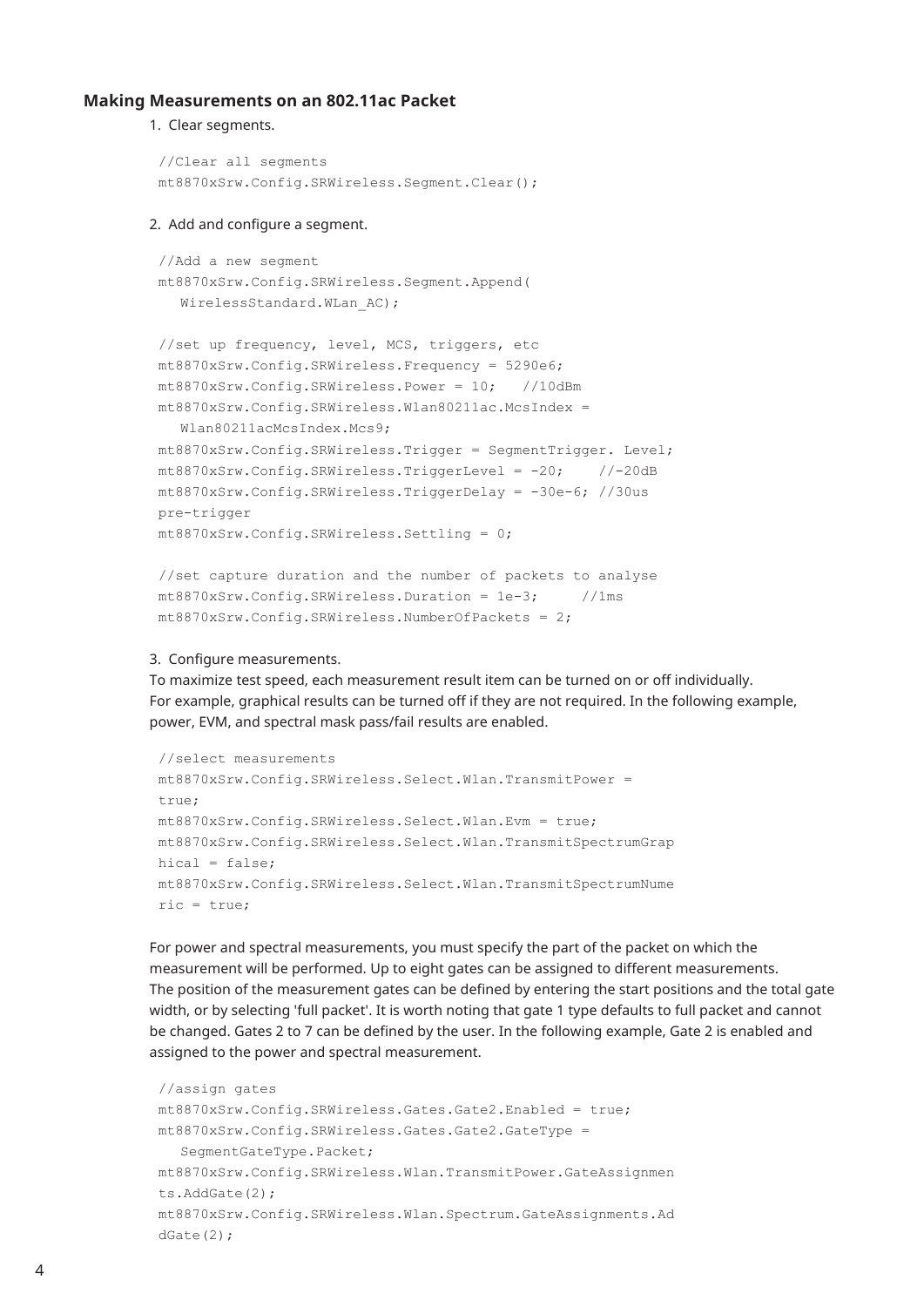4. Start the measurement and wait for completion.

```
//-----------------------------------------
// Make measurements
//-----------------------------------------
mt8870xSrw.Initiate.ShortRangeWireless();
// Wait for complete
while (!mt8870xSrw.MeasurementComplete())
{
    Thread.Sleep(10);
}
```
5. Get measurement results.

The MT8870A provides summary results as well as results for individual packets. Whenever possible, the summary results are averaged across the number of packets measured.

```
//-----------------------------------------
// Get measurement results
//-----------------------------------------
// Get power result
WlanTransmitPowerResult power =
  mt8870xSrw.Fetch.SRWireless.Summary.Wlan.TransmitPower(1);
// Check to see if power measurement is successful
if (power.NumberOfGates >= 1)
{
   // Print Gate1 average and peak power results
   Console.Write("{0:N} {1:N} ",
               power.GateResults[0].AveragePower,
               power.GateResults[0].PeakPower);
}
// Get EVM result
WlanOfdmEvmResult evm =
mt8870xSrw.Fetch.SRWireless.Summary.Wlan.Ofdm.EvmNumeric(1);
// print EVM result in db and %
Console.Write("{0:N} {1:N}",
                evm.EvmAvgdB, evm.EvmAvgPct);
// Get Spectral mask result
WlanTransmitSpectrumResult result =
mt8870xSrw.Fetch.SRWireless.Summary.Wlan.TransmitterSpectrum.
Numeric(1);
// Check to see if spectral measurement is successful
if (result.NumberOfGates > 0)
{
    // Print spectral mask pass/fail status
    Console.WriteLine(" {0}",
(result.GateResults[0].SpectralMaskLimitPass) ? "PASS" :
"FAIL");
}
```